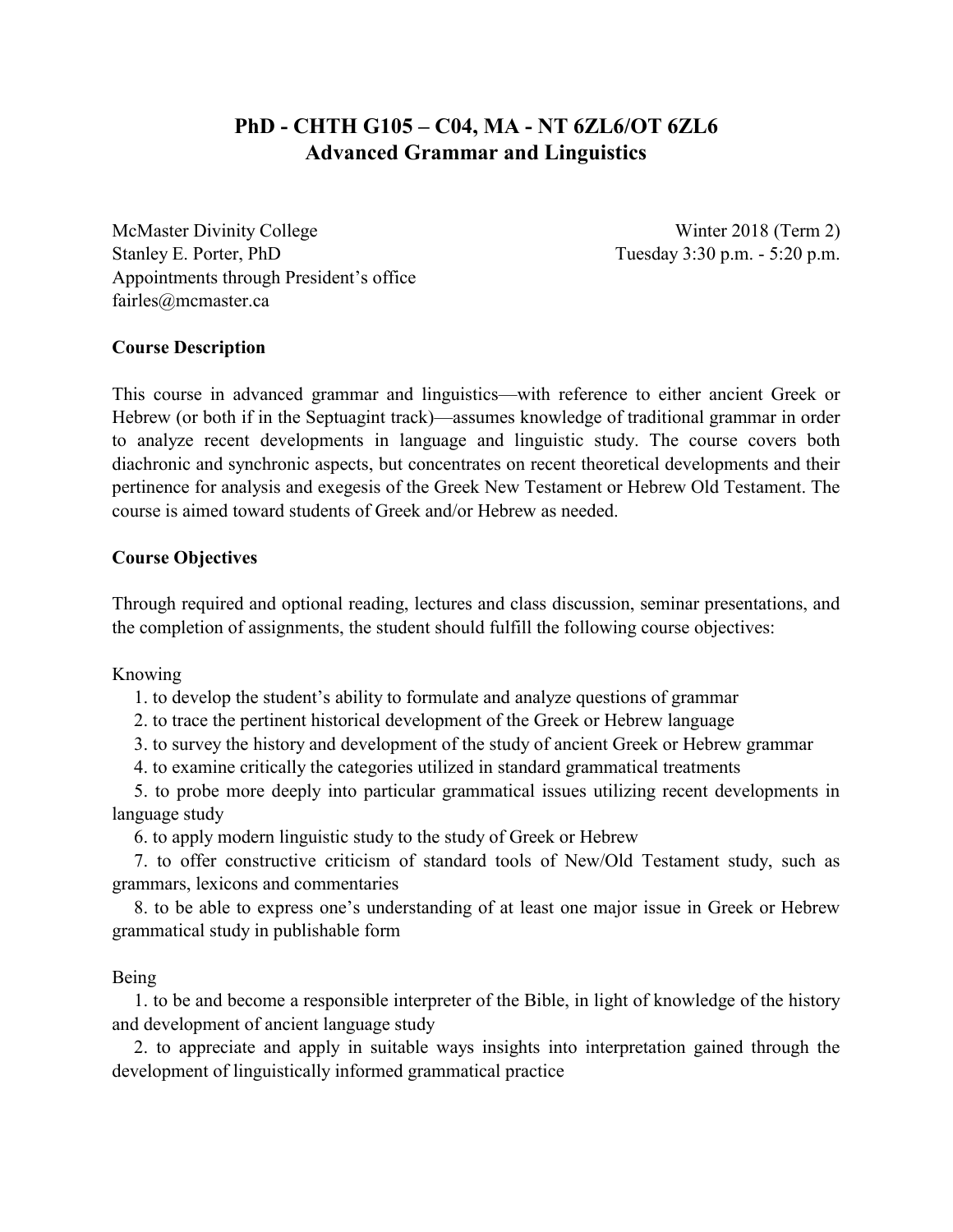3. to become a charitable giver and receiver of critical comments of others, to enhance their own understanding and abilities

#### Doing

1. to be able to understand and apply both traditional and recent methods of grammatical understanding to various portions of the biblical text

2. to be able to express one's understanding of ancient language study in both written and oral form

3. to raise and handle significant hermeneutical questions that emerge from study of ancient languages

4. to learn to respond constructively and creatively to the use of a variety of critical interpretive methods

5. to be able to give and accept critical comments from fellow scholars

#### **Course Prerequisites**

Prerequisites: Admission to the MA or PhD program in the area of Biblical Studies at McMaster Divinity College and at least two years of study of ancient Greek or Hebrew (as appropriate) for those in the PhD program, and at least one year of either Ancient Greek or Hebrew for those in the MA. At least one course in Greek or Hebrew exegesis is highly recommended.

# **Course Requirements**

This is an advanced graduate-level course in language (Greek or Hebrew depending upon one's emphasis), and will be taught in this way. Therefore, it is assumed that students will perform as advanced-level graduate students to facilitate learning. This means that students will be expected to do suitable academic work outside of the classroom. I understand that many students may not have any significant introduction to modern linguistics, and so reading of the books noted below as early as possible is imperative as a basis for this course.

Successful completion of this class requires each of the following assignments to be completed satisfactorily. Failure to make a valid attempt to complete *each* of these requirements may constitute grounds for failure of the course.

1. Active participation in each session of the course, including reading of all assigned materials. The student is expected to come to class having prepared sufficiently by means of primary and secondary reading and reflection to make a significant contribution to the topic of discussion for the course each day. Both preliminary and required reading is listed in the syllabus, and a bibliography is included for further reference. Students will want to begin building their own bibliographies.

2. Presentation of lexical study, seminar paper, commentary critique, and response papers. The student is expected to distribute in advance and lead discussion of assigned seminar papers.

3. Submission of all written papers. The student is expected to write and submit all work as assigned.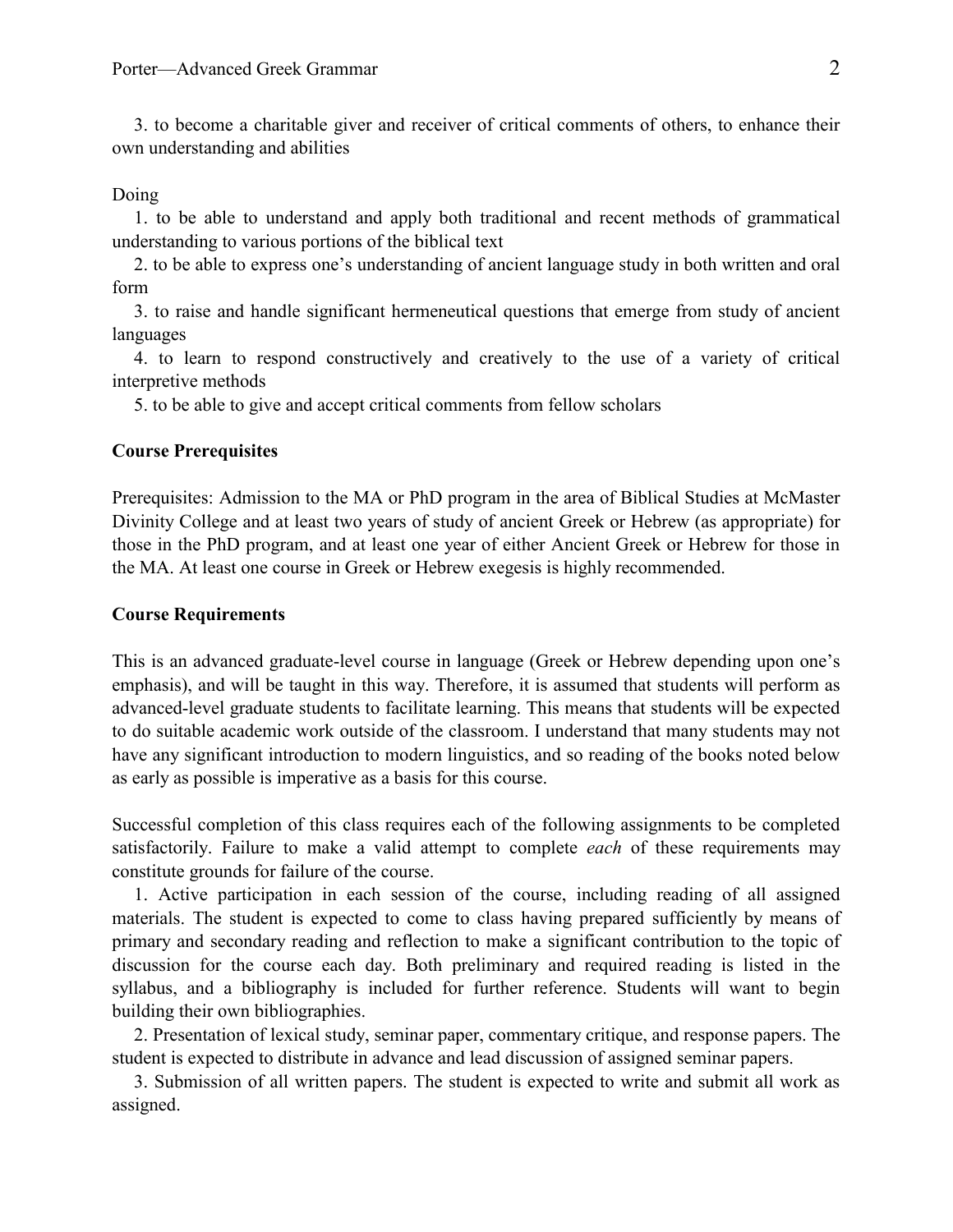4. Reading of the Greek New Testament or Hebrew Bible. Greek Bible students should read a pertinent part of the New Testament as part of their Greek reading requirement. Hebrew students should consult their primary mentor for reading assignments in the Hebrew Bible.

5. Completion of all assignments. See below. **No e-mail submissions of final papers are accepted. Hard copy only.**

# **Course Textbooks**

Students are required to possess the following:

A standard critical edition of either the Hebrew Bible or the Greek New Testament. This means the Nestle-Aland (26th, 27th, or 28th edn) or UBS (3rd, 4th, or 5th ed.) or Westcott-Hort, or the Biblia Hebraica Stuttgartensia or equivalent. Other editions may not be used without permission.

A literalistic English version of the New Testament, such as the New American Standard Bible or NRSV. Do not use the ESV.

## *Preliminary Reading*

I require that students in this course will have read the following sometime in their career, and at least by January 18, so as to understand the perspective of the professor:

- Porter, Stanley E. *Verbal Aspect in the Greek New Testament, with Reference to Tense and Mood*. Studies in Biblical Greek 1. New York: Lang, 1989.
- Porter, Stanley E. *Idioms of the Greek New Testament*. Biblical Languages: Greek 2. Sheffield: Sheffield Academic Press, 2nd ed., 1994.
- Porter, Stanley E. *Linguistic Analysis of the Greek New Testament: Studies in Theory, Method, and Practice*. Grand Rapids: Baker, 2015.
- Porter, Stanley E. *The Letter to the Romans: A Linguistic and Literary Commentary*. New Testament Monographs 37. Sheffield: Sheffield Phoenix, 2015.

Students without linguistic background are required to have read the following as good basic introductions to linguistics. These should be read by January 12.

- Lyons, John. *Introduction to Theoretical Linguistics*. Cambridge: Cambridge University Press, 1968.
- Halliday, M.A.K. *An Introduction to Functional Grammar*. London: Arnold, 1985 (not the edition with Matthiessen until more expertise is acquired), or
- Thompson, Geoff. *Introducing Functional Grammar*. London: Hodder Education, 2<sup>nd</sup> ed., 1996; London: Routledge, 3<sup>rd</sup> ed., 2013.

Students are expected to have mastered the basic knowledge to be found in the following:

Books on textual criticism.

Books on exegesis.

Reference grammars of their respective language.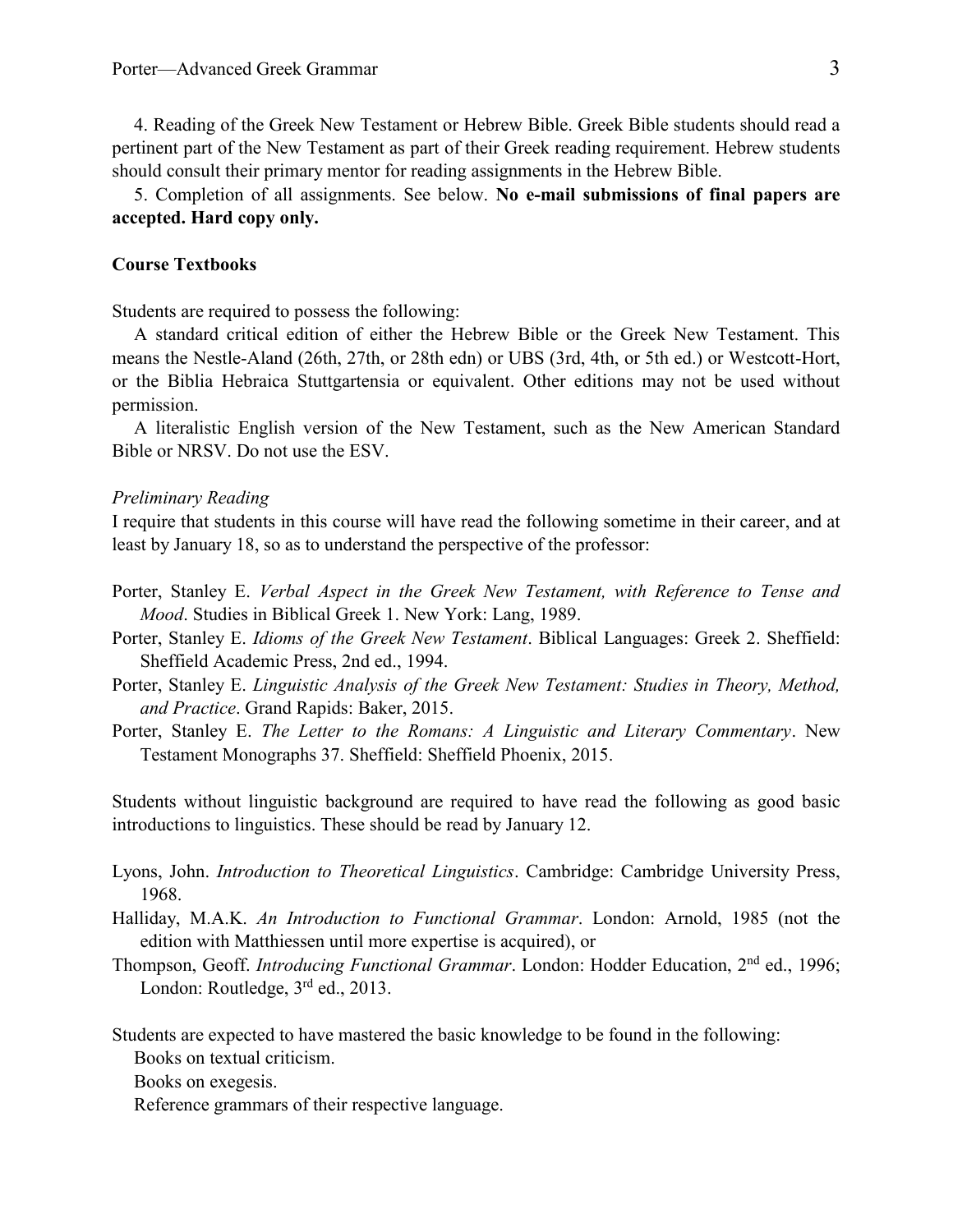Other linguistics books as appropriate (I can recommend suitable books in this area).

Other materials as appropriate for completing the written assignments.

### *Required Reading*

1. Students are required to choose a language-based commentary appropriate to whether they are studying Hebrew or Greek, written within the last thirty or so years, and read the first onehundred pages of the commentary (not the introduction) so as to be able to report on its linguistic competence.

2. Students are required to read at least 100 pages of the readings assigned for each day of class as noted below.

3. Students are required to read an assigned portion designated by the presenter for each seminar presentation, as well as a portion of each of the analyzed commentaries.

The quantity of reading that the student does will be assessed at the end of the term.

All required textbooks for this class and others at the Divinity College are available from R.E.A.D. On Books, and should be purchased as early as possible, and at least by the beginning of the term when R.E.A.D. On Books has the book room open here at the College. They can be contacted at: 5 International Boulevard, Etobicoke, ON M9W 6H3; 416-620-2934; fax: 416-234- 8840; e-mail books@readon.ca; or www.readon.ca. The books are available through other book services as well, although R.E.A.D. On Books attempts to meet on-line prices.

# **Course Assessment**

Each student is required to attempt to complete the following requirements, with the indicated weighting of value. Failure to attempt each assignment may constitute grounds for failure of the course.

1. Participation, assigned readings, and Greek/Hebrew Reading (0%—but reduction of up to 10% of final grade for failure to fulfill the requirement). Students are expected to participate actively in the class and to read all of the assigned materials, including the Greek or Hebrew selfassigned. Preliminary reading is also assumed to be done.

I want to encourage all members of the class, especially those studying Greek, to get to know OpenText.org (google it and find out more). This is a searchable annotated database developed over the years and now housed at McMaster Divinity College. This on-line resource is constantly undergoing further development and refinement, but even at this stage can be effectively used to enhance your study of the Greek New Testament. The annotations provide for word group and clausal analysis that can be very insightful and helpful for your lexical analysis, your commentary critique, and especially your seminar paper. To help you become more familiar with how OpenText.org works and can be used, I have scheduled a session with the current developers.

2. Lexical Analysis (15%). Each student is to select a significant word from Romans or Genesis and perform a suitable diachronic and synchronic word study of it, including especially a critique of the existing lexical resources (BDAG, Louw–Nida, BDB, Clines, etc.). In order to do such a study, the student will need to consider the various factors in performing a lexical study,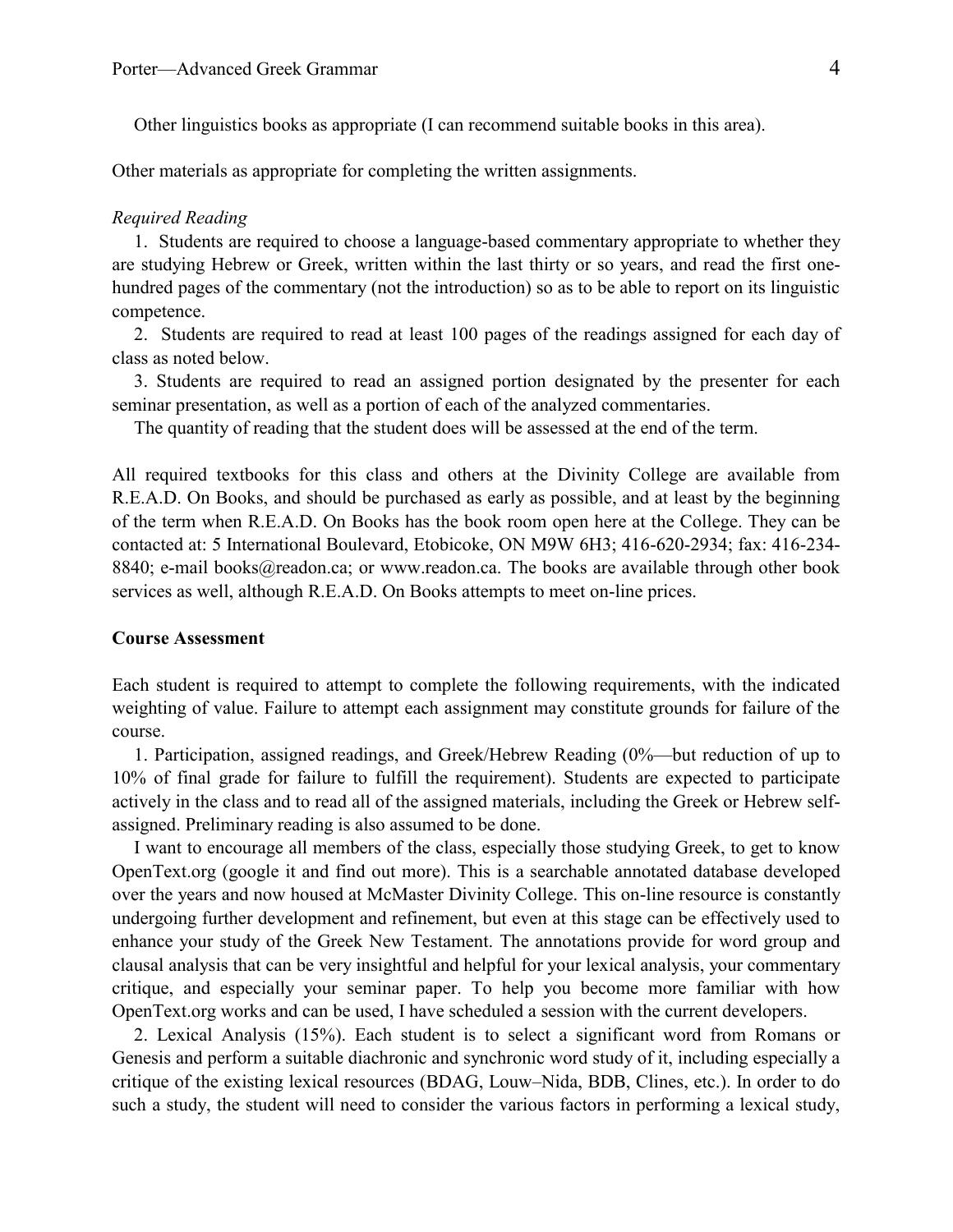including considering issues of theological lexicography. A good example of an inquisitive lexical study is found in M. Mitchell, '"Diotrephes Does Not Receive Us": The Lexicographical and Social Context of 3 John 9-10,' *JBL* 117.2 (1998): 299-320. The lexical item is to be identified by **January 23** so that all students may examine the word in advance, and the paper is to be discussed (in summary form) and submitted on **February 6**. This assignment is to be 2,500 words, including notes and bibliography.

3. Commentary Analysis (15%). Each student is to select a major commentary that uses Greek or Hebrew (as appropriate) and that has been written within the last thirty or so years, and read the first one-hundred pages of commentary text and then offer a critical analysis of the linguistic competence of the commentary. The student will want to consider the familiarity with recent developments in Greek (and other) linguistics, its working bibliography, its bringing this knowledge to bear in exegesis, and the like. See Stanley E. Porter, "The Linguistic Competence of New Testament Commentaries" and "Commentaries on the Book of Romans," in *On the Writing of New Testament Commentaries: Festschrift for Grant R. Osborne on the Occasion of His 70th Birthday*, ed. Stanley E. Porter and Eckhard J. Schnabel (TENTS 8; Leiden: Brill, 2013), 33-56, 365-404. The commentary must be approved by **January 30** by the professor so that all students may read at least some of the commentary in advance of discussion. The paper is to be discussed (in summary form) and submitted on **February 27**. This assignment is to be 2,500 words, including notes and bibliography. Come to class prepared to discuss your findings and account for trends within commentary writing as a whole.

4. Seminar Paper (50%). Each student is to select a major and specific topic in current Greek or Hebrew grammatical discussion for the writing and presentation of a major, publishable paper. The paper is to offer a critique of the standard viewpoints on the topic and advance learning of the subject. To be included is significant analysis of texts of the Greek New Testament or Hebrew Bible. Paper topics are to be decided by **January 30**, along with dates for presentation and respondents. The paper (of sufficient length to generate discussion; minimum of 3,000 words) is to be distributed to the class one week before presentation, along with suggested reading to encourage discussion. The paper is to be 10,000 words, including notes and bibliography. The presentation in class will be no longer than two minutes. The professor will make a marked copy of the student's first draft available for return. If the student chooses to accept the marked copy, the student also pledges to resubmit the marked copy when the final form of the paper is submitted. Both are required to constitute a complete submission. The revised version of the seminar paper (which you must get to your respondent in time for their consideration) is due **April 10**.

The following broad topics might be considered for refinement as seminar presentations: Greek/Hebrew verbal structure, Greek voice and causality, Greek moods and attitude, the Hebrew conjunction system, Hebrew morphology and semantics, the Greek case system and semantic cases, clausal structure, phrase structure, compound and complex sentence structure, dynamic equivalence, discourse analysis, commands and prohibitions, Semitic influence, cognate language influence, prepositions, negation, a particular linguistic model and its implications for New/Old Testament study.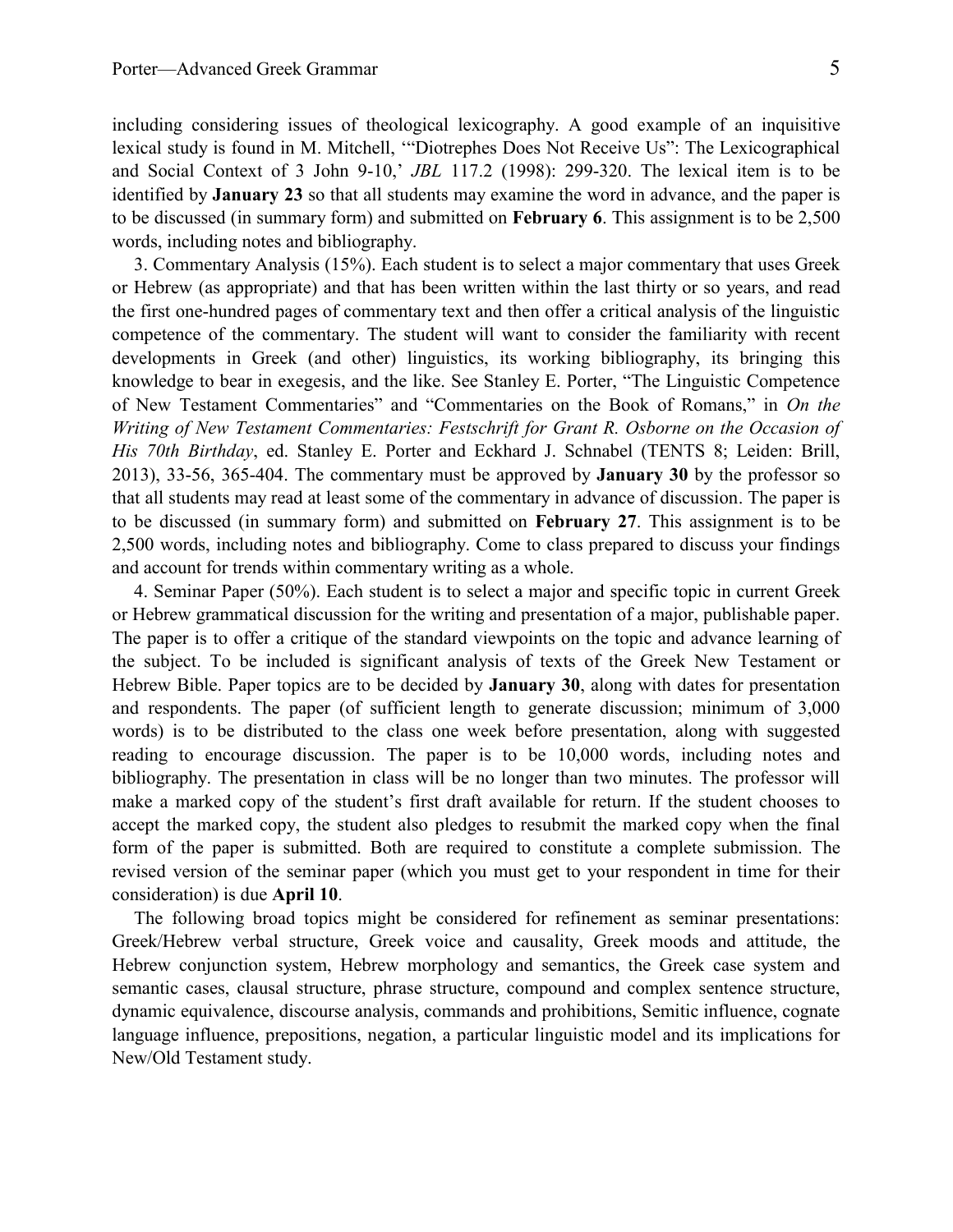The student is required to designate at least 8,000 words of reading in other secondary literature for the other students to read in advance of the presentation. This material is to be identified two weeks in advance of the seminar presentation.

5. Seminar Response (10%). Each student is to write and present a seminar response, in which one of the seminar presentations (see 4 above) is critically evaluated. Utilization of primary and secondary sources is expected geared to both method and execution. The response paper is to be 2,000 words, including notes and bibliography, and distributed two days in advance. The responses will be assigned in conjunction with the presentations. The response in class will be no more than one minute and should incite discussion. Write your response accordingly. The professor will make a marked copy of the student's first draft available for return. If the student chooses to accept the marked copy, the student also pledges to resubmit the marked copy when the final form of the paper is submitted. Both are required to constitute a complete submission. The student must distribute the response by Sunday night before the seminar presentation. You will need to arrange with the author of your paper to get the final version of their paper for your own revisions. The revised version of the response paper is due **April 10**.

6. Final Critical Reflection (10%). Each student is to come to the last class session on **April 10** and be prepared to offer an oral critical analysis of the work of the term and their view on the future of linguistic investigation of the Bible. The presentation is to be no longer than five minutes and is to include reference to work done during the term, where possible. This response is also to include a final written paper of 2,000 words, including notes and bibliography, due on **April 5**.

# **All final papers are to be submitted in hard form (preliminary versions maybe distributed in soft copy, but the student is responsible for the integrity of the document, so pdf format is recommended).**

The professor assumes that students already know how to research, write, and orally present papers. Content, clear thinking, and depth of analysis and research are the most important requirements, but clarity and consistency of presentation are also of high importance. Students *must* follow the *McMaster Divinity College Style Guidelines for Essays and Theses*. Any paper that does *not* conform to the MDC Style Guide, whether a draft submission or final paper, will only be able to earn the highest mark of a C+.

There are no late papers in this course. Late papers are decreased by half a full letter grade (5%) each day or portion of a day that they are late. Papers are due on the day assigned. This applies to drafts distributed for seminar presentation as well as final copies. Do not ask for exceptions to this policy. Failure to submit a written statement of a paper topic, or failure to write on the submitted topic, will result in a failing grade on the assignment.

### **Classroom Behavior and Policies**

The following guidelines are presented to encourage all students to participate together in this course, and should be kept in mind at all times.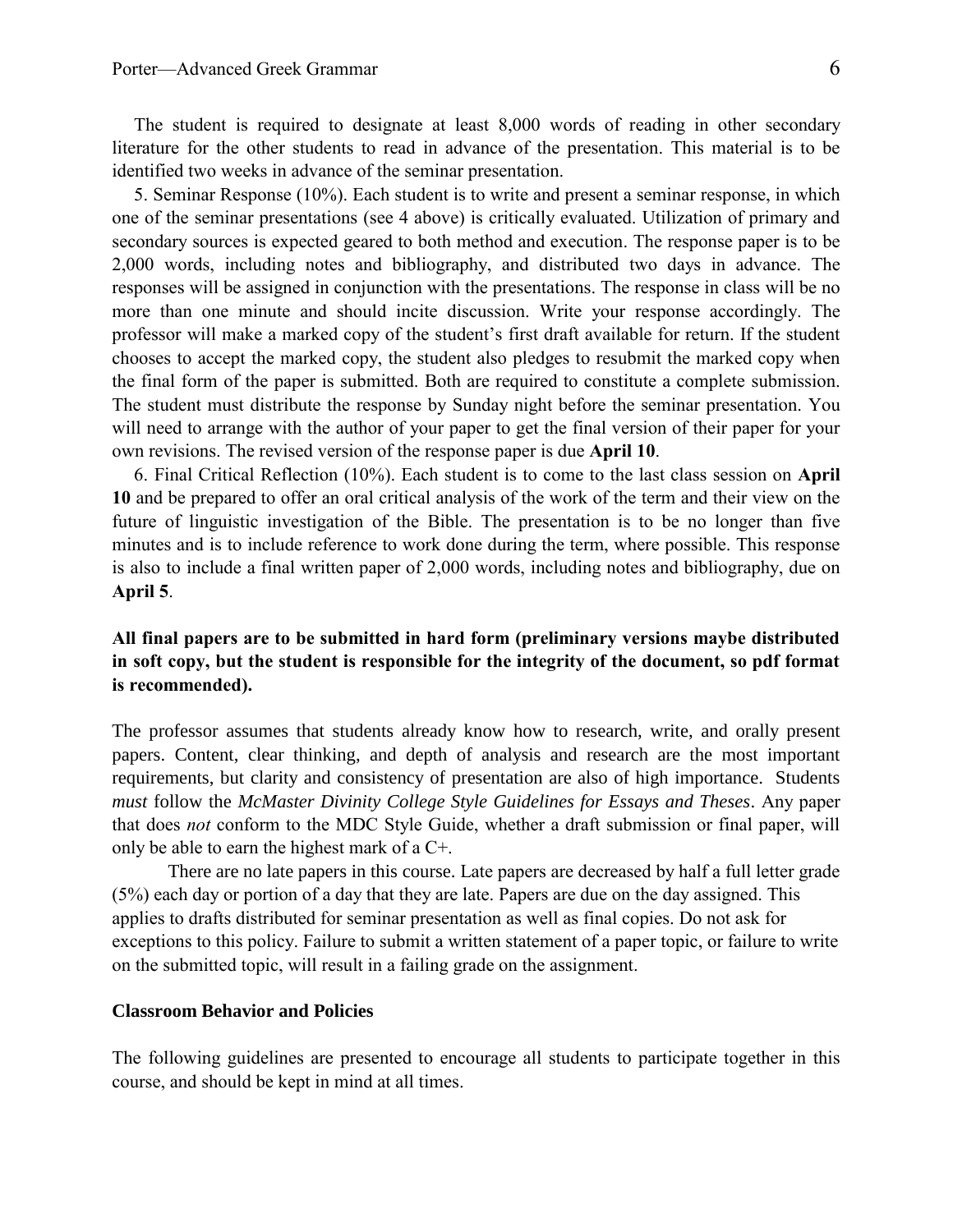1. Please do not hesitate to offer constructive criticism of the work of others in the class. Be sure to offer serious arguments and do so in ways that address the issues and do not attack the person.

2. Please do not be offended if criticism of your work is offered in the above spirit. Learning to give and accept criticism is part of scholarly development. Respect the right to disagree.

3. Please respect the opinions of others, even if you do not agree with them. Extend courtesy by not ridiculing others' ideas, but feel free to respond to them logically and critically and in an orderly manner.

4. Students should be on time to class, or be prepared to offer an explanation after class to the professor.

5. Students are expected to stay for the entire class session, unless arranged in advance.

6. Students may eat and drink in class so long as they do not distract others or leave the remains of such activities behind for others to clean up (and bring enough for the professor as well!).

7. Students are not expected to be doing work on any other subject except that of this course according to the outline below and as appropriate.

8. Students are not to carry on other conversations in class, especially with those seated immediately adjacent to them. If something being said or done in class is not clear, please ask the professor at an appropriate time and in an appropriate way.

9. No cell phones may be used in any way, and no computers on anything but immediate and direct course business.

# **Students who fail to respect these guidelines will be dismissed from the class, with all of the consequences implied.**

# **Academic Honesty**

Academic dishonesty is a serious offence that may take any number of forms, including plagiarism, the submission of work that is not one's own or for which previous credit has been obtained, and/or unauthorized collaboration with other students. Academic dishonesty can result in severe consequences, e.g., failure of the assignment, failure of the course, a notation on one's academic transcript, and/or suspension or expulsion from the College.

Students are responsible for understanding what constitutes academic dishonesty. Please refer to the Divinity College Statement on Academic Honesty  $\sim$ <http://www.mcmasterdivinity.ca/programs/rules-regulations>.

# **Gender Inclusive Language**

McMaster Divinity College uses inclusive language for human beings in worship services, student written materials, and all of its publications. In reference to biblical texts, the integrity of the original expressions and the names of God should be respected. The NRSV and TNIV are examples of the use of inclusive language for human beings. It is expected that inclusive language will be used in chapel services and all MDC assignments.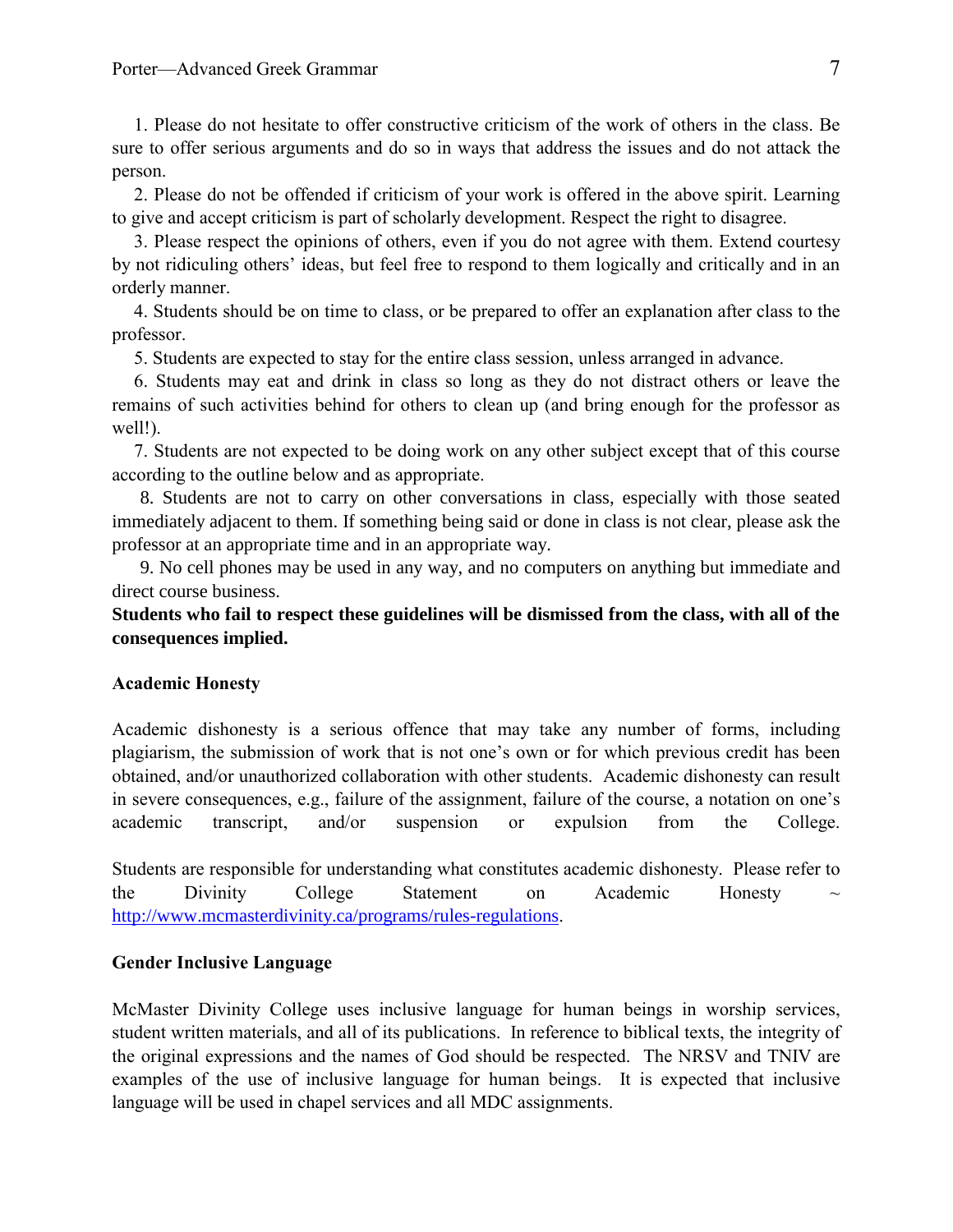# **Course Schedule**

This is a reasonable yet tentative outline of the content of each session's activities. The professor reserves the right to change the content of lectures and topics. The professor may need to be away from class on College business on several occasions, so alternative teaching arrangements may have to be made. The readings listed are meant to be illustrative and provocative, not definitive. Students are encouraged to discover their own reading material under each topic.

#### January 9

# Course requirements

Principles of Modern Linguistics, esp. SFL

Reading: S.E. Porter, 'Studying Ancient Language from a Modern Linguistic Perspective,' *Filología Neotestamentaria* 2.4 (1989): 147-72; D.A. Black, *Linguistics for Students of New Testament Greek* (Grand Rapids: Baker, 1988), ch. 1; P. Cotterell and M. Turner, *Linguistics and Biblical Interpretation* (London: SPCK, 1989), chs. 1, 2; C.R. Campbell, *Advances in the Study of Greek: New Insights for Reading the New Testament* (Grand Rapids: Zondervan, 2015); and other works in SFL by Halliday, Hasan, Thompson, etc., such as M.A.K. Halliday and J.J. Webster, eds., *Continuum Companion to Systemic Functional Linguistics* (London: Continuum, 2009).

# January 16

# Prominent Linguistic Theories

Reading: F.G. Droste and J.E. Joseph, eds., *Linguistic Theory and Grammatical Description* (Amsterdam: Benjamins, 1991); G. Sampson, *Schools of Linguistics* (Stanford, CA: Stanford University Press, 1980); E.A. Moravcsik and J.R. Wirth, eds., *Syntax and Semantics: Current Approaches to Syntax* (New York: Academic, 1980); R.H. Robins, *A Short History of Linguistics* (3rd ed.; London: Longman, 1990); P.A.M. Seuren, *Western Linguistics: An Historical Introduction* (Oxford: Blackwell, 1998) (but note that SFL does not appear in this history); and K. Allen, *The Western Classical Tradition in Linguistics* (2<sup>nd</sup> ed.; London: Equinox, 2010).

# January 23

OpenText.org and Its Possibilities (including a visit from the OpenText.org developers) Historical Linguistics—The Development of Greek and its Dialects; Hebrew and its Cognates Reading: L. Campbell, *Historical Linguistics: An Introduction* (Cambridge, MA: MIT Press, 1998); M. Hale, *Historical Linguistics: Theory and Method* (Oxford: Blackwell, 2007); A.R. Keiler, ed., *A Reader in Historical and Comparative Linguistics* (New York: Holt, Rinehart, and Winston, 1972); G. Horrocks, *Greek* (London: Longmans, 1997; 2nd ed., 2010); Black, *Linguistics for Students*, ch. 6; A. Sáenz-Badillos, *A History of the Hebrew Language* (trans. J. Elwolde; Cambridge: Cambridge University Press, 1993).

# **Lexical Study word to be decided and submitted in writing.**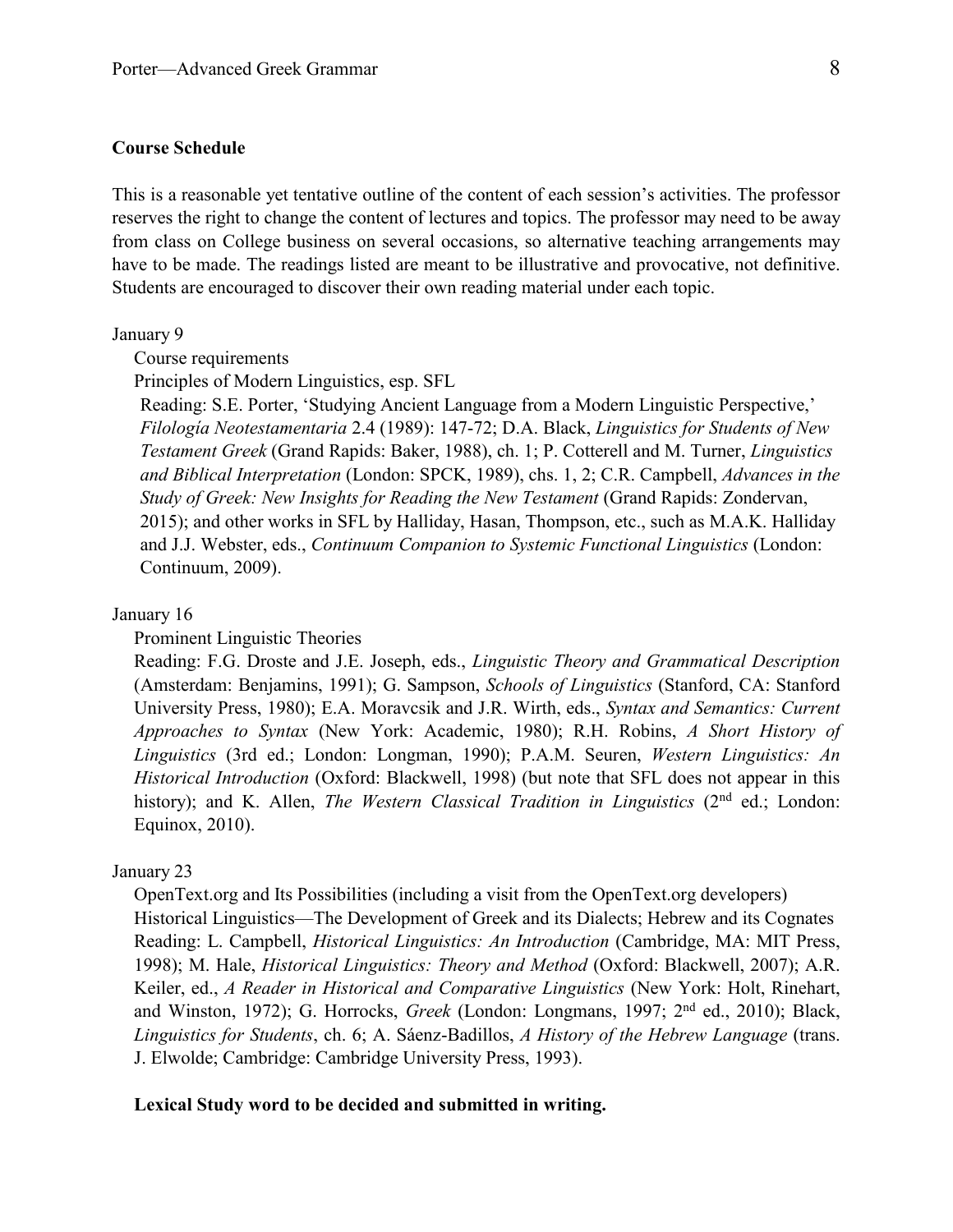### January 30

Morphology and Syntax

Reading: Black, *Linguistics for Students*, chs. 3, 4; E. van Wolde, ed., *Narrative Syntax and the Hebrew Bible* (Leiden: Brill, 1997); B.K. Waltke and M. O'Connor, *An Introduction to Biblical Hebrew Syntax* (Winona Lake, IN: Eisenbrauns, 1990); G.T. Stump, *Inflectional Morphology: A Theory of Paradigm Structure* (Cambridge: Cambridge University Press, 2001); D.G. Lockwood, *Syntactic Analysis and Description: A Constructional Approach* (London: Continuum, 2002); M.A.K. Halliday, *Halliday's Introduction to Functional*  Grammar (4<sup>th</sup> ed.; rev. C.M.I.M. Matthiessen; London: Routledge, 2014).

# **Seminar Paper Topic to be decided and submitted in writing.**

### **Commentary chosen for linguistic analysis to be submitted in writing.**

# February 6

Clause and Discourse Semantics (Semantics vs. Pragmatics)

Reading: A.C. Thiselton, "Semantics and New Testament Interpretation,' in I.H. Marshall, ed., *New Testament Interpretation* (Grand Rapids: Eerdmans, 1977), 75-104; J.F.A. Sawyer, *Semantics in Biblical Research: New Methods of Defining Hebrew Words for Salvation* (London: SCM Press, 1972); A. Cruse, *Meaning in Language: An Introduction to*  Semantics and Pragmatics (Oxford: Oxford University Press, 2<sup>nd</sup> ed., 2004; 3<sup>rd</sup> ed., 2010); J. Lyons, *Semantics* (Cambridge: Cambridge University Press, 1977); S. Levinson, *Pragmatics* (Cambridge: Cambridge University Press, 1985); D. Biber and S. Conrad, *Register, Genre, and Style* (Cambridge: Cambridge University Press, 2009); and works in the SFL tradition, including Halliday, Martin, etc.

# **Lexical Study to be discussed and submitted.**

February 13

### Discourse and Corpus Considerations

Reading: S.E. Porter, "Discourse Analysis and the New Testament: An Introductory Survey," in S.E. Porter and D.A. Carson, eds., *Discourse Analysis and Other Topics in Biblical Greek* (Sheffield: Sheffield Academic Press, 1995), 14-35; L. Hartman, *Text-Centered New Testament Studies* (Tübingen: Mohr Siebeck, 1997); J.-M. Heimerdinger, *Topic, Focus and Foreground in Ancient Hebrew Narratives* (Sheffield: Sheffield Academic Press, 1999); R. de Beaugrande, *Text, Discourse, and Process: Toward a Multidisciplinary Science of Texts* (London: Longman, 1980); G. Brown and G. Yule, *Discourse Analysis* (Cambridge: Cambridge University Press, 1983); D. Schiffrin, D. Tannen and H.E. Hamilton eds., *The Handbook of Discourse Analysis* (Oxford: Blackwell, 2003); M.A.K. Halliday and J.J. Webster, *Text Linguistics: The How and Why of Meaning* (Sheffield: Equinox, 2014); M.B. O'Donnell, *Corpus Linguistics and the Greek of the New Testament* (New Testament Monographs 6; Sheffield: Sheffield Phoenix Press, 2005); D. Biber, S. Conrad and R. Reppen,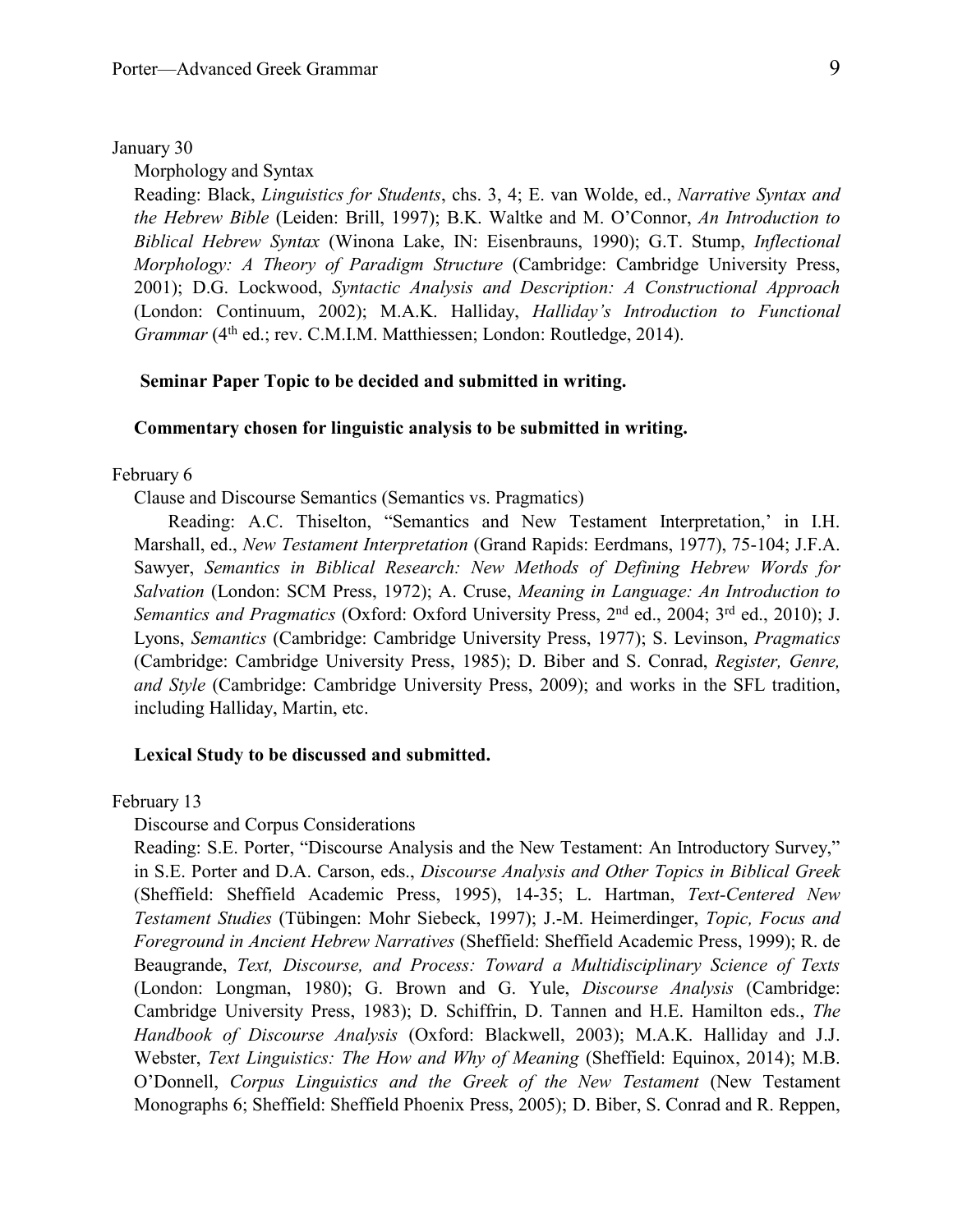*Corpus Linguistics: Investigating Language Structure and Use* (Cambridge: Cambridge University Press, 1998); T.L. Price, *Structural Lexicology and the Greek New Testament: Applying Corpus Linguistics for Word Sense Possibility Delimitation Using Collocational Indicators* (Piscataway, NJ: Gorgias, 2015).

(Reading Week, so no class meeting on February 20)

February 27

.

Modern Linguistics and its Application

# **Commentary Critique to be discussed and submitted**

Reading: S.E. Porter, *Studies in the Greek New Testament* (New York: Lang, 1996).

March 6

Translation Theory

Reading: E.A. Nida, *Toward a Science of Translating* (Leiden: Brill, 1964); E.A. Nida and C.R. Taber, *The Theory and Practice of Translation* (Leiden: Brill, 1974); L. Ryken, *The Word of God in English* (Wheaton, IL: Crossway, 2002); S. Pattemore, 'Framing Nida: The Relevance of Translation Theory in the United Bible Societies,' in P.A. Noss, ed., *A History of Bible Translation* (Nida Institute for Biblical Scholarship; Rome: Edizioni Di Storia E Letteratura, 2007), 218-63; T. Wilt, ed., *Bible Translation* (Manchester: St. Jerome, 2003); S.E. Porter, *How We Got the New Testament: Text, Transmission, Translation* (Grand Rapids: Baker, 2013), 147-210; T.S. Foley, *Biblical Translation in Chinese and Greek* (Leiden: Brill, 2009).

# March 13

Seminar Papers or Theological Lexicography

Reading: J. Barr, *The Semantics of Biblical Language* (Oxford: Oxford University Press, 1961); A. Gibson, *Biblical Semantic Logic* (Oxford: Blackwell, 1981); D.A. Carson, *Exegetical Fallacies* (Grand Rapids: Baker, 1984), ch. 1; M. Silva, *Biblical Words and their Meaning* (Grand Rapids: Zondervan, 1983).

March 20—Seminar Papers

March 27—Seminar Papers

April 3—Seminar Papers

April 10—Seminar Papers and Final Reflections (possible extended class session)

# **Final Critical Reflection Paper Presentation and Submission**